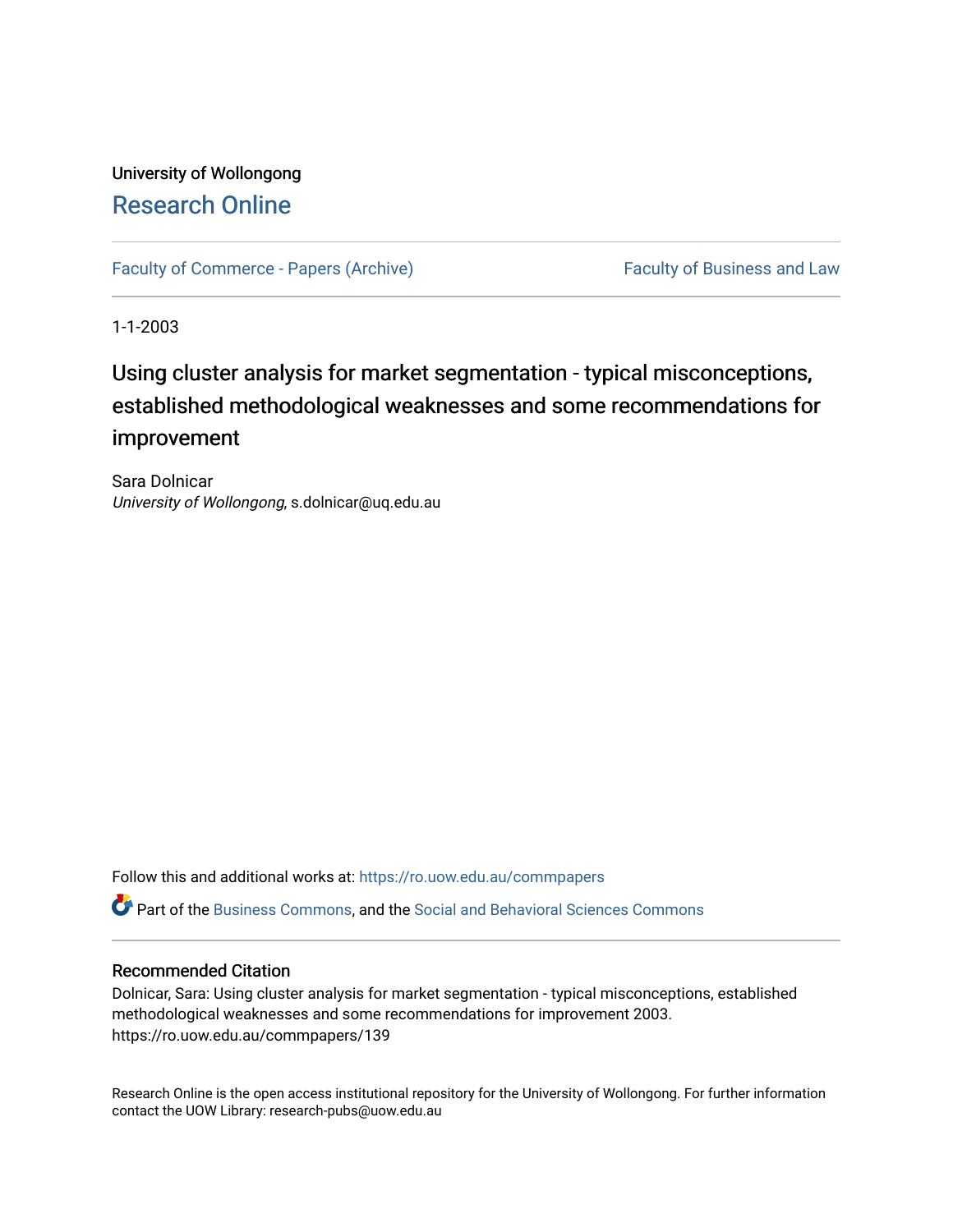## Using cluster analysis for market segmentation - typical misconceptions, established methodological weaknesses and some recommendations for improvement

## **Abstract**

Despite the wide variety of techniques available for grouping individuals into market segments on the basis of multivariate survey information, clustering remains the most popular and most widely applied method. Nevertheless, a review of the application of such data-driven partitioning techniques reveals that questionable standards have emerged. For instance, the exploratory nature of partitioning techniques is typically not accounted for, crucial parameters of the algorithms used are ignored, thus leading to a dangerous black-box approach, where the reasons for particular results are not fully understood, preprocessing techniques are applied uncritically leading to segmentation solutions in an unnecessarily transformed data space, etc. This study aims at revealing typical patterns of data driven segmentation studies, providing a critical analysis of emerged standards and suggesting improvements.

### Keywords

cluster analysis, data-driven market segmentation

### **Disciplines**

Business | Social and Behavioral Sciences

#### Publication Details

This article was originally published as: Dolnicar, S, Using cluster analysis for market segmentation typical misconceptions, established methodological weaknesses and some recommendations for improvement, Australasian Journal of Market Research, 2003, 11(2), 5-12.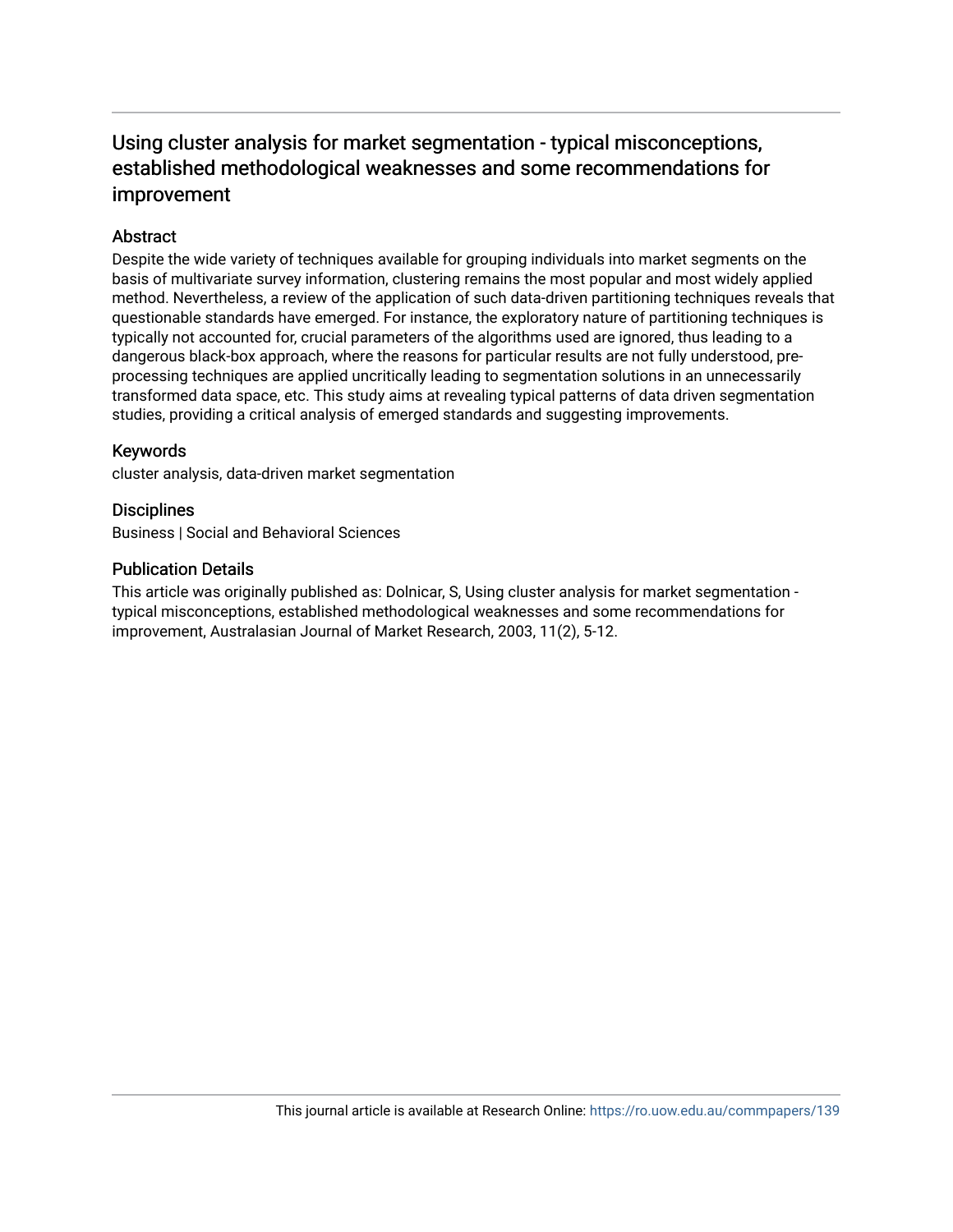## **Using cluster analysis for market segmentation - typical misconceptions, established methodological weaknesses and some recommendations for improvement**

## **Sara Dolniar**

School of Management, Marketing & Employment Relations

University of Wollongong

#### **Abstract**

*Despite the wide variety of techniques available for grouping individuals into market segments on the basis of multivariate survey information, clustering remains the most popular and most widely applied method. Nevertheless, a review of the application of such data-driven partitioning techniques reveals that questionable standards have emerged. For instance, the exploratory nature of partitioning techniques is typically not accounted for, crucial parameters of the algorithms used are ignored, thus leading to a dangerous black-box approach, where the reasons for particular results are not fully understood, pre-processing techniques are applied uncritically leading to segmentation solutions in an unnecessarily transformed data space, etc.* 

*This study aims at revealing typical patterns of data driven segmentation studies, providing a critical analysis of emerged standards and suggesting improvements.* 

*Keywords: cluster analysis, data-driven market segmentation* 

Market segmentation is one of the most fundamental strategic marketing concepts. The better the segment(s) chosen for targeting by a particular organisation, the more successful the organisation is assumed to be in the marketplace. The basis for selecting the optimal market segment to target is a (number of) segmentation solution(s) resulting from partitioning empirical data. Therefore the quality of groupings management chooses from is crucial to organisational success and requires professional use of techniques to determine potentially useful market segments. Thus, the methodology applied when constructing (Mazanec, 1997; Wedel and Kamakura, 1998; Dolničar and Leisch, 2001) or revealing (Haley, 1968; Frank, Massy and Wind, 1972; Myers and Tauber, 1977; Aldenderfer and Blashfield, 1984) clusters from empirical survey data becomes a discriminating success factor and potential source of competitive advantage.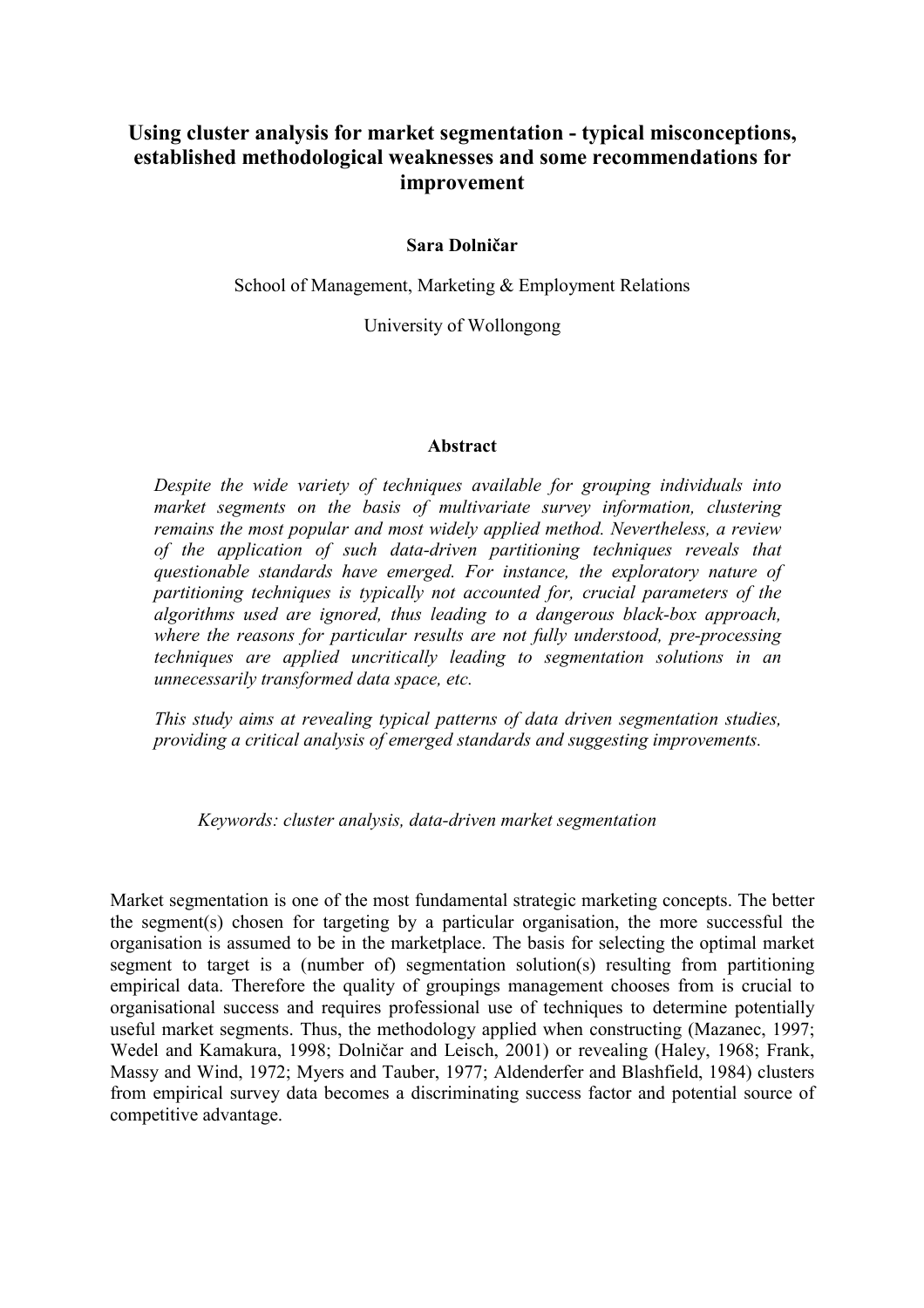This review focuses exclusively on (1) *post-hoc* (e.g. Wedel and Kamakura, 1998), *a posteriori* (e.g. Mazanec, 2000), or data driven market segmentation (e.g. Dolničar, 2002; Dolničar, forthcoming) as compared to *a priori* (e.g. Mazanec, 2000) or commonsense segmentation (e.g. Dolničar, forthcoming), and (2) clustering techniques, because they were the first family of techniques that was applied to search for homogeneous groups of consumers (Myers and Tauber, 1977), but mostly because they still represent the most common tool used in data driven segmentation (Wedel and Kamakura, 1998, p. 19). The aim is to reveal standards of conducting data driven market segmentation studies, critically review them and provide – where possible – recommendations how segmentation studies can be conducted in a more scientific manner.

The data set underlying this review consists of 243 publications in the area of business administration where data driven segments were identified or constructed (Baumann, 2000, a list can be obtained from the author). A set of relevant criteria determining the quality of a cluster analytic segmentation study was defined and all those publications were then coded into an SPSS data set according to those criteria. These relevant criteria can be grouped into (1) factors related to the data set used (including the sample size, the number of variables used as segmentation base, the answer format and data pre processing), (2) partitioning-related considerations (including the clustering algorithm applied, the procedure chosen to determine the number of clusters and the underlying measure of association), and finally (3) stability and validity considerations.

The findings will be reported separately for each one of those areas and will include a review of standards in practical segmentation (based on the analysis of the data set described above), the discussion of associated methodological concerns and recommendations (where to the author's knowledge better solutions exist).

## **Results**

### **DATA SET: sample size and number of variables**

No matter how many variables are used and no matter how small the sample size, cluster analytic techniques will always render a result. This fact – combined with a lack of published rules about how large the sample size needs to be in relation to the number of variables used as segmentation base - is very deceptive and leads to uncritical partitioning exercises. Given that the number of variables used (the segmentation base, for instance the responses of tourists to 10 travel motive statements) determines the dimensionality of the space within which the clustering algorithm is searching for groupings, every additional variables required an overproportional increase in respondents in order to fill the space sufficiently to be able to determine any patterns. With high numbers of variables (high dimensional space) and only few respondents (few data points scattered in this space) it typically becomes impossible to detect any structure. The reason is that respondents are different from each other and do not usually show density groupings in this space, which potentially could be detected.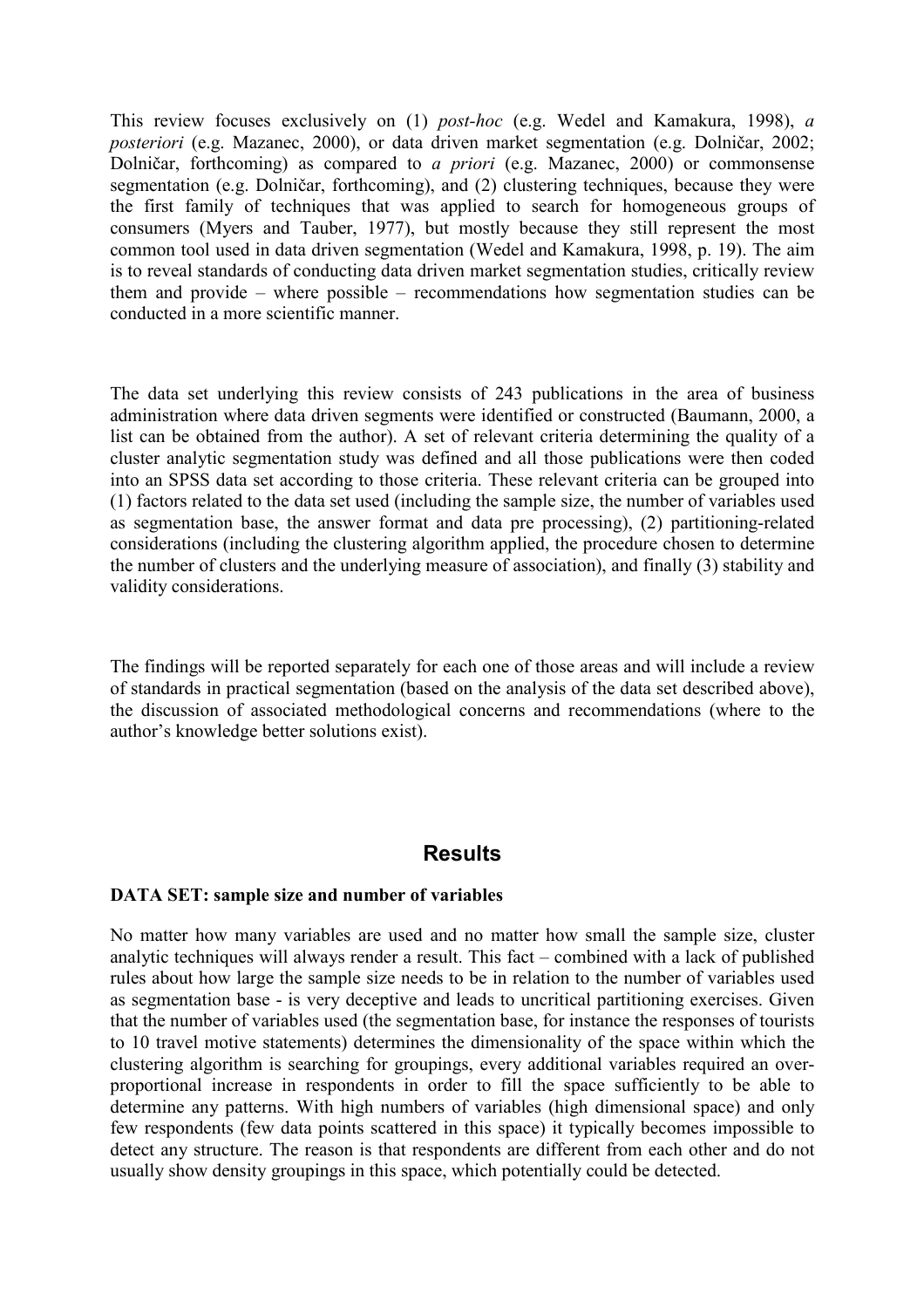The data driven segmentation reality with regard to sample size and number of variables used is illustrated in Table 1.

|                       |       | Sample Size Number of Variables |
|-----------------------|-------|---------------------------------|
| Mean                  | 698   | 17                              |
| Median                | 293   | 15                              |
| <b>Std. Deviation</b> | 1697  | 11.5                            |
| Minimum               | 10    | 10                              |
| Maximum               | 20000 | 66                              |

**Table 1: Sample Size and Variable Number Statistics** 

According to these descriptive figures derived from the data set the smallest sample size used for the purpose of a published market segmentation study contains no more than 10 respondents. The maximum sample size used amounts to 20000. On average, about 700 respondents are included, however, the median value is below 300 and one fifth of all studies contain no more than 100 individuals.

Those sample sizes themselves are not problematic. The methodological problems occur when sample sizes are too small for the number of variables used, as explained before. Table 1 contains the same descriptive information for segmentation variables, indicating that the number ranges from ten to 66, with an average of 17 and a median of 15 pieces of information used for the grouping task.

Again, the number of variables itself does not automatically cause methodological problems. The crucial factor is the relation between sample size and number of variables. In order to gain insight into this relation, the correlation measure is computed and a simple X-Y plot of the data is provided in Figure 1.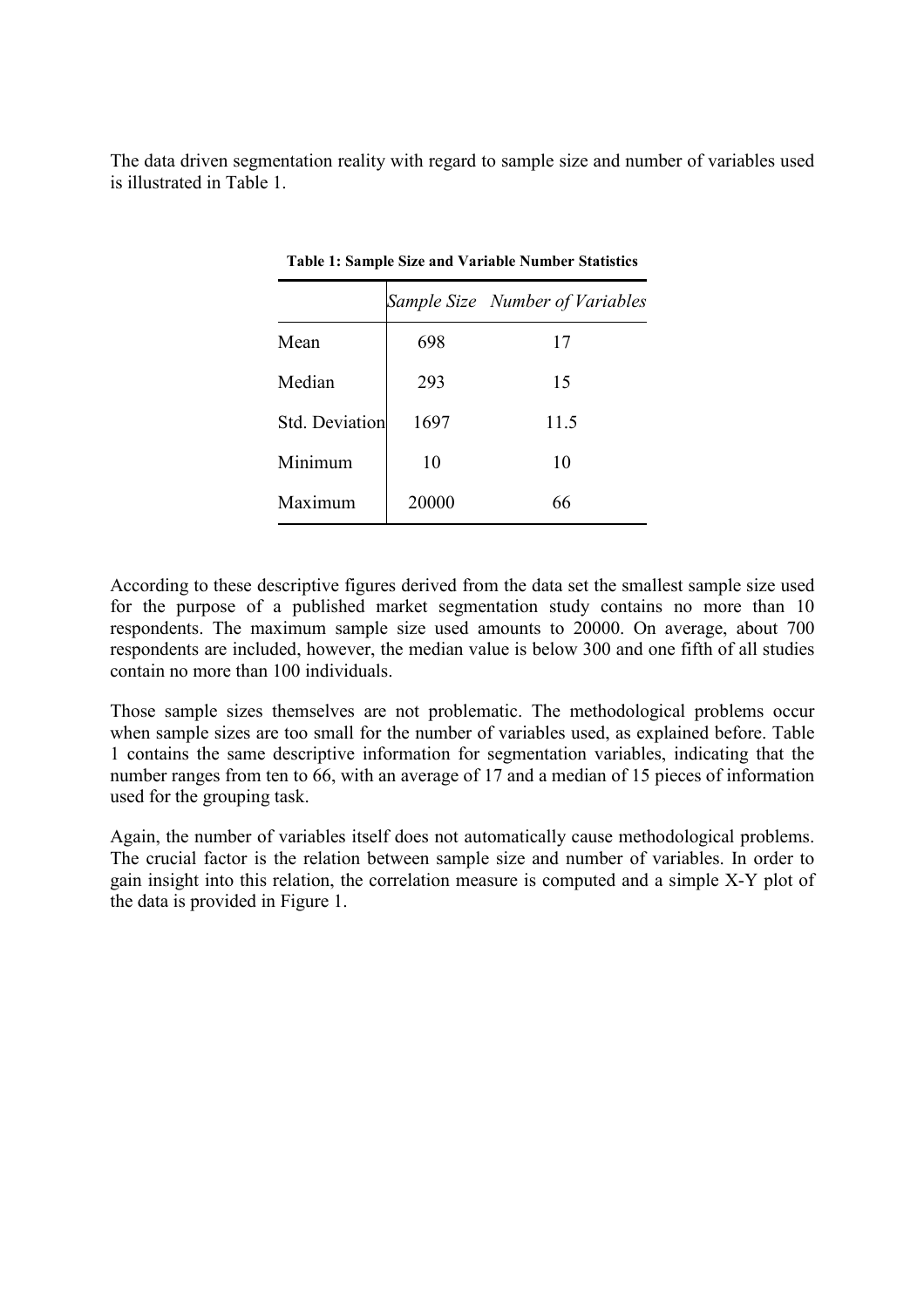

**Figure 1: X-Y plot of sample size and the number of variables used** 

With regard to the correlation measure it would be hypothesized that large sample sizes will be strongly associated with high numbers of variables, which would be visible in the X-Y plot by a linearly or non-linearly increasing function from the bottom left to the top right corner. Clearly, no such formation can be determined in Figure 1. The correlation measures (Pearson's and Spearman's) consequently render insignificant results. This means that there is no systematic relationship between the sample size and the numb of variables used as segmentation base in the publications reviewed. Even in cases where only very small sample sizes are available clustering techniques are applied using large numbers of variables. This is methodologically highly problematic.

To the author's knowledge there is only one author who explicitly provides a rough guideline for the required relation between the number of subjects to be grouped and the number of variables to be used: Anton Formann states in his 1984 book on latent class analysis that the minimal sample size should amount to  $2<sup>k</sup>$ , where k represents the number of variables in the segmentation base. Preferably, however, Formann states,  $5*2^k$  respondents should be available. This is obviously a very strict rule that disqualifies most published empirical data driven segmentation studies. It might not always be practically feasible to have such large sample sizes. In such cases, the number of variables to be used has to be very carefully chosen.

## **DATA: Data pre processing**

Cluster analytic procedures do not require data pre processing *per se*. Nevertheless, it seems that a standard of data pre-processing in the context of cluster analysis for market segmentation has emerged: almost a third (27 percent) of the studies included in the review data set use factor analysis to reduce the original variables to fewer underlying factors before partitioning the respondents. Although the reasons for factor analysing as well as the percentages of explained variance were not coded in the data set, the popularity of this sequence of conducting data driven segmentation is surprising, as  $(1)$  it is not clear why – if the questionnaire was properly designed – it would be desirable to reduce the information to underlying dimensions, and (2) typically the explained variance in such empirical data sets is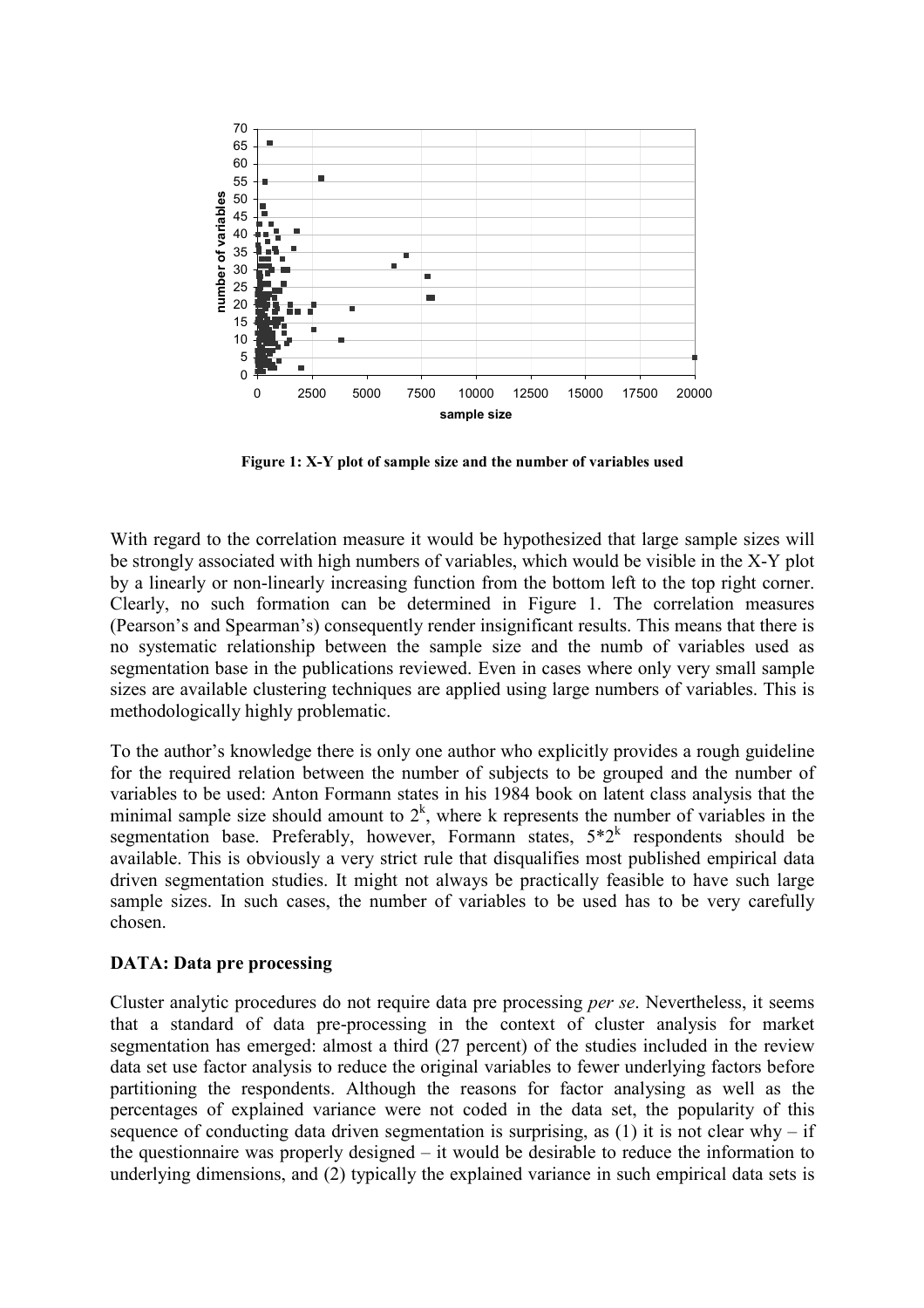not very high. This essentially means that by conducting factor analysis before the partitioning, (1) segments are revealed or constructed in a space other than was initially chosen (factors rather than the variables that were chosen as relevant for defining potentially attractive segments), and (2) a high amount of information (half of it if 50 percent of the variance is explained by factor analysis) contained in the original data set is disposed before even initiating the grouping process. Or, as Arabie and Hubert (1994) put it ten years ago, "'tandem' clustering is an outmoded and statistically insupportable practice "because part of the structure (dependence between variables) that should be mirrored by conducting cluster analysis is eliminated".

The situation is similar in the case of using standardization as pre processing technique (this is done in nine percent of the studies investigated). Data should not be standardized routinely before clustering. If the variables used as segmentation base are equally scaled, there is no reason for standardizing (Ketchen and Shook, 1996).

To sum up, data pre processing should not be treated as part of a standard procedure, a clustering routine. It should only be used if there is a necessity to do so (for instance, unequally scaled variables, no influence on the questionnaire resulting in a huge amount of variables that needs to be reduced, an excellent factor analytic result with high explained variance) and the researcher has to be aware that – when pre processing techniques are applied – the resulting clusters are determined in a transformed, not the original data space. This has to be taken into consideration when interpreting the segments.

## **PARTITIONING: clustering algorithm applied**

Cluster analysis is a term that refers to a large number of techniques for grouping respondents based on similarity or dissimilarity between each other. Each technique is different; has specific properties, which typically (this is assuming that the data does not contain strong cluster structure) lead to different segmentation solutions. As Aldenderfer and Blashfield (1984, p.16) say: "Although the strategy of clustering may be structure-seeking, its operation is one that is structure-imposing."

It is therefore very important to carefully select the algorithm that is to be imposed on the data. For instance, hierarchical procedures might not be feasible when large data sets are used due to the high number of distance computations needed in every single step of merging respondents. Single linkage procedures are known to lead to chain formations (Everitt, 1993). Self-organising neural networks (Kohonen, 1997; Martinetz and Schulten, 1994) not only partition the data but also render a topological map of the segmentation solution that indicates the neighbourhood relations of segments to one another. Fuzzy clustering approaches relax the assumption of exclusiveness (e.g. Everitt, 1993), and ensemble methods use the principle of systematic repetition to arrive at more stable solutions (e.g. Leisch, 1998 and 1999; Dolnicar and Leisch 2000 and 2003), just to name a few of the distinct properties different techniques have.

In practise, two techniques seem to dominate the area of data driven segmentation, as shown in Tables 2 and 3: *k*-means if the researchers choose partitioning techniques and Ward's if hierarchical clustering is used. It can also be seen that partitioning techniques and hierarchical clustering are equally popular with almost equal usage proportions: 46 percent and 44 percent. Among hierarchical studies, 11 out of 94 do not specify the linkage method used. More than half of the remaining studies uses Ward's method. The other techniques like complete linkage clustering, single linkage clustering, average linkage clustering and nearest centroid sorting do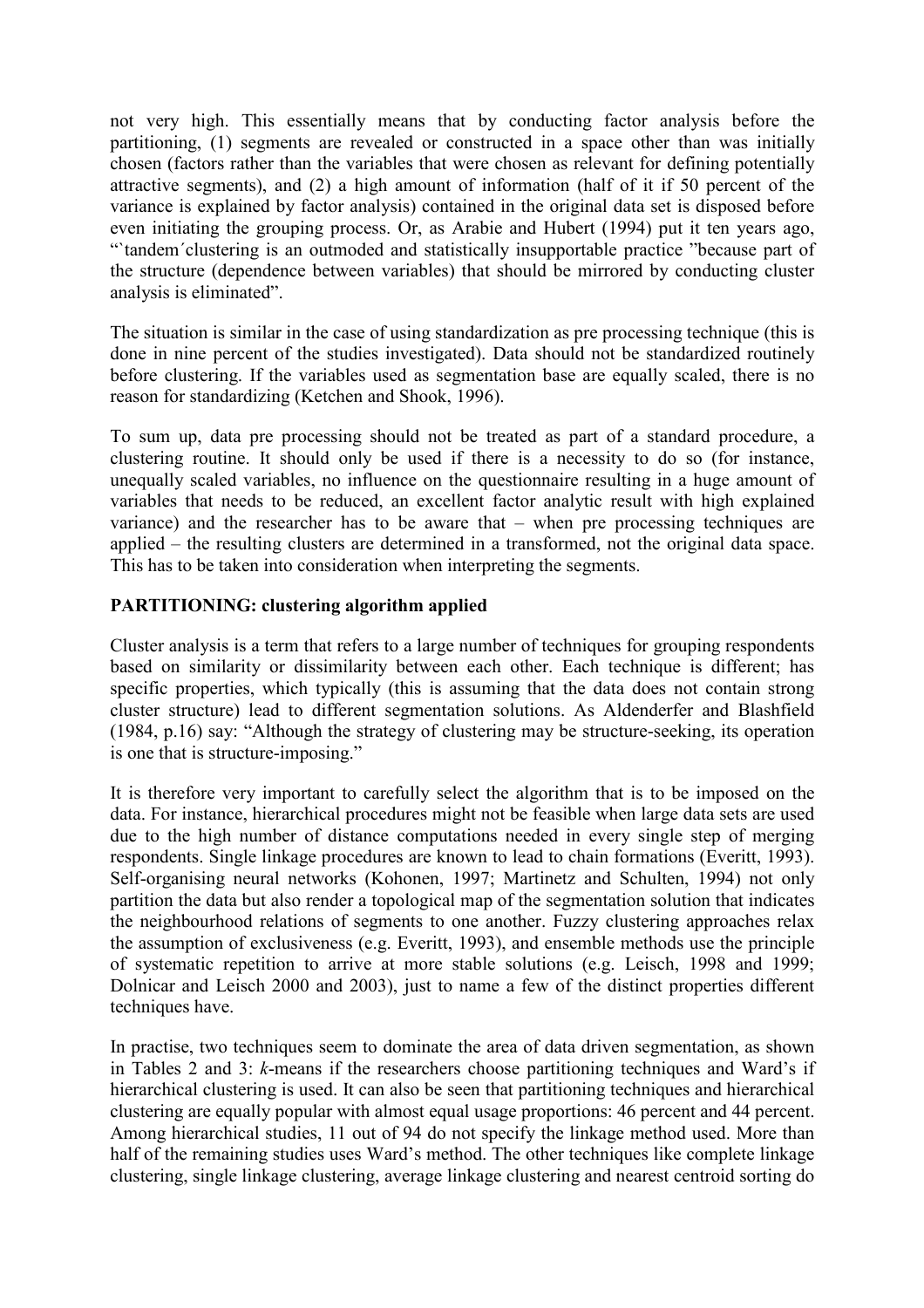not enjoy this extent of popularity. Among the partitioning algorithms, *k*-means emerges as winner in terms of frequency of use (76 percent). Sporadically, other types are applied.

| rabic 2. 11 equency table of minage includes<br>(agglomerative hierarchical clustering) |                          |    | Table 1. 1 requestly table of partitioning enable<br>methods used |                          |    |
|-----------------------------------------------------------------------------------------|--------------------------|----|-------------------------------------------------------------------|--------------------------|----|
|                                                                                         | <b>Frequency Percent</b> |    |                                                                   | <b>Frequency Percent</b> |    |
| single linkage                                                                          | 5                        | 6  | $k$ -means                                                        | 68                       | 76 |
| complete linkage                                                                        | 8                        | 10 | not stated                                                        | 17                       | 19 |
| average linkage                                                                         | 6                        | 7  | <b>RELOC</b>                                                      |                          | 1  |
| nearest centroid sorting                                                                | 5                        | 6  | Cooper-Lewis                                                      |                          |    |
| Ward                                                                                    | 47                       | 57 | neural networks                                                   | 3                        | 3  |
| not stated                                                                              | 8                        | 10 |                                                                   |                          |    |
| multiple                                                                                | 4                        | 5  |                                                                   |                          |    |

**Table 2: Frequency table of linkage methods Table 4: Frequency table of partitioning clustering** 

Once again, no interrelation between data characteristics and algorithm chosen can be detected. Despite the limitations of hierarchical methods when applied to large data sets because of distance computations between all pairs of subjects at each step, ANOVA indicates that neither sample size (p-value =  $0.524$ ) nor number of variables (p-value =  $0.135$ ) influence the choice of the clustering algorithm.

The choice of the clustering algorithm is a very crucial decision in the process of segmenting markets based on empirical data. Unfortunately, there is no single superior algorithm that can generally be recommended. The researcher has to make sure that the algorithm is suitable for the data and the purpose of analysis and reflects the hypothesis or prior structural knowledge about the data set.

### **PARTITIONING: Measure of association**

Seventy three percent of the empirical segmentation studies do not mention the measure of association that underlies the partitioning process although this measure is a most central parameter determining the outcome of a segmentation study. Among the authors who do explicitly mention which measure of association was used or is implemented in the clustering algorithm of their choice, 96 percent use Euclidean distance. While Euclidean distance is an adequate measure for metric and binary data, its application to ordinal data is problematic as assumptions are made about the ordinal scale (for instance, equal intervals between the answer categories) that most likely cannot be assured, particularly on an inter-individual level. Given that half of the empirical segmentation studies included in the data set explored in the present study ask respondents to answer in ordinal manner (14 percent use metric, 9 percent binary data), the unquestioned use of Euclidean distance becomes an area for potential future improvement of segmentation studies. Distance measures have to be chosen in dependence of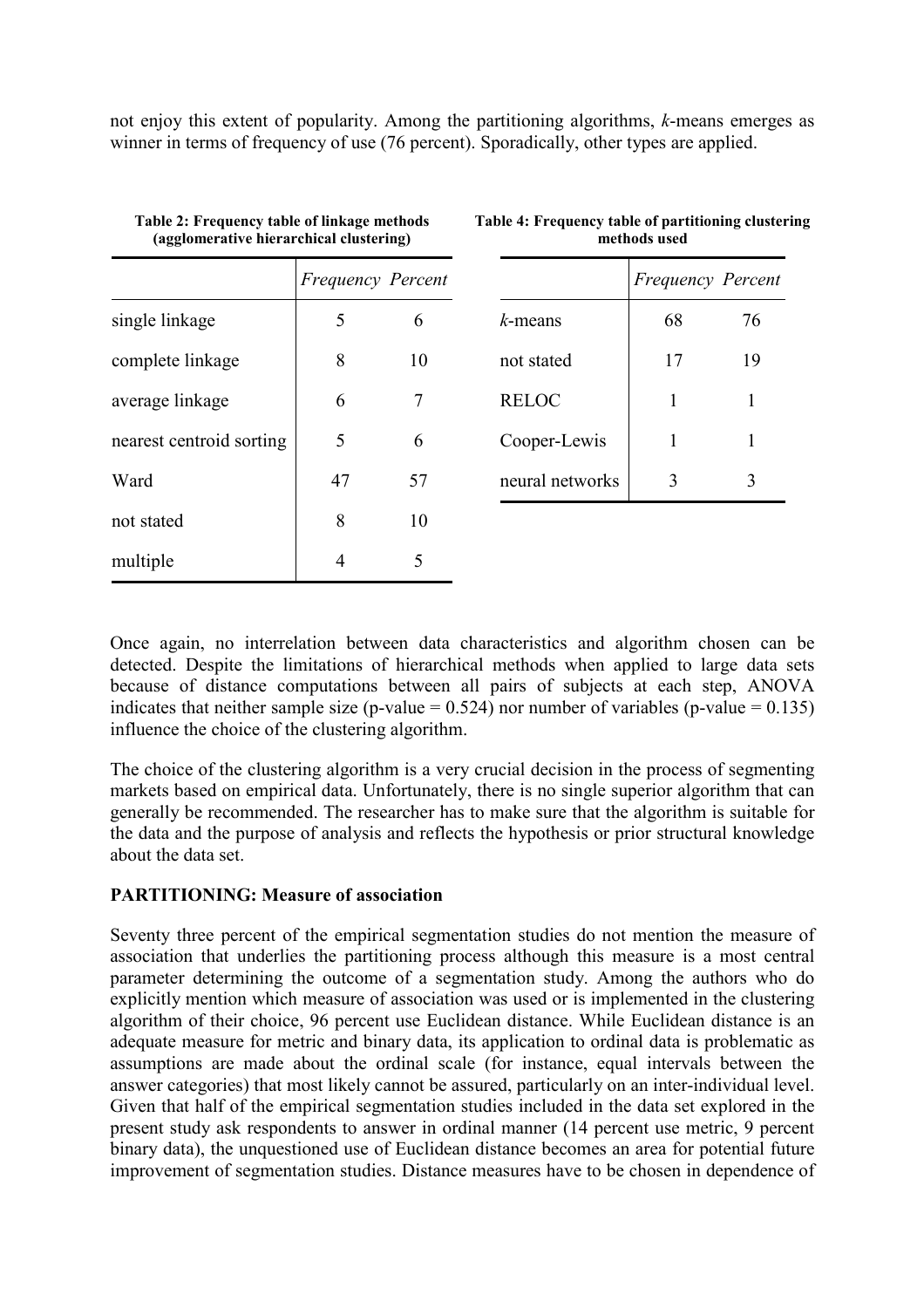the data format.

## **PARTITIONING: procedure chosen to determine the number of clusters**

One of the oldest unsolved problems associated with clustering is to choose the number of clusters (Thorndike, 1953). Although all parameters of a clustering procedure influence the results obtained, the number of clusters chosen obviously represents the single strongest influential factor. A number of approaches have been suggested in the past to make an optimal choice regarding the number of segments to derive (Milligan, 1981; Milligan and Cooper, 1985; Dimitriadou, Dolničar and Weingessel, 2002 for internal index comparison and Mazanec and Strasser, 2000 for an explorative two step procedure), but so far no single superior procedure can be recommended.

While this in itself is bad news for market researchers and industry interested in determining attractive market segments to target, it is even more concerning that almost one fifth of the authors of the empirical studies investigated do not explain how they decided on the number of clusters. Half of them used heuristics (like graphs, dendrogramms, indices etc.) and approximately one quarter combined subjective opinions with heuristics. Purely subjective assessment was applied in seven percent of the studies only.

Looking at the distribution of the final number of clusters chose, the authors' preferences become quite clear: 23 percent choose three clusters, 22 percent four and 19 percent five clusters. No interrelation with any data attribute is detected. This means that independent of the problem, the number of variables, the number of respondents, the nature of the segmentation base and other factors, three, four or five clusters emerge from two thirds of the studies conducted.

Although there is no single optimal solution for determining the best number of clusters to choose, two generic approaches can be recommended: (1) clustering can be repeated numerous times with varying numbers of clusters and the one number that renders most stable results can be chosen, or (2) multiple solutions can be computed and selection is undertaken interactively with management.

## **STABILITY AND VALIDITY**

If clustering is about detecting natural clusters that exist in the data (Aldenderfer  $\&$ Blashfield, 1984), stability of the solution is guaranteed, as all algorithms are likely to reveal the clusters structure correctly. If, however, it is not assumed that natural groups exist in the data (Mazanec, 1997; Wedel & Kamakura, 1998), clustering becomes the process of creating the most useful segments. One reasonable criterion for determining the usefulness of segments is to give preference to solutions that are stable, that can be revealed repeatedly. Stability thus becomes a major issue in data-driven market segmentation as compared to the *a priori* approach (Myers and Tauber, 1977).

Stability has not been examined by 67 percent of authors included in the data set used in the present study. If stability was investigated, the split-half-method (15 percent), analysis of hold-out-samples (4 percent) and replication of clustering using other techniques (5 percent) were applied most often.

With regard to stability and validity, the recommendations for future empirical data-driven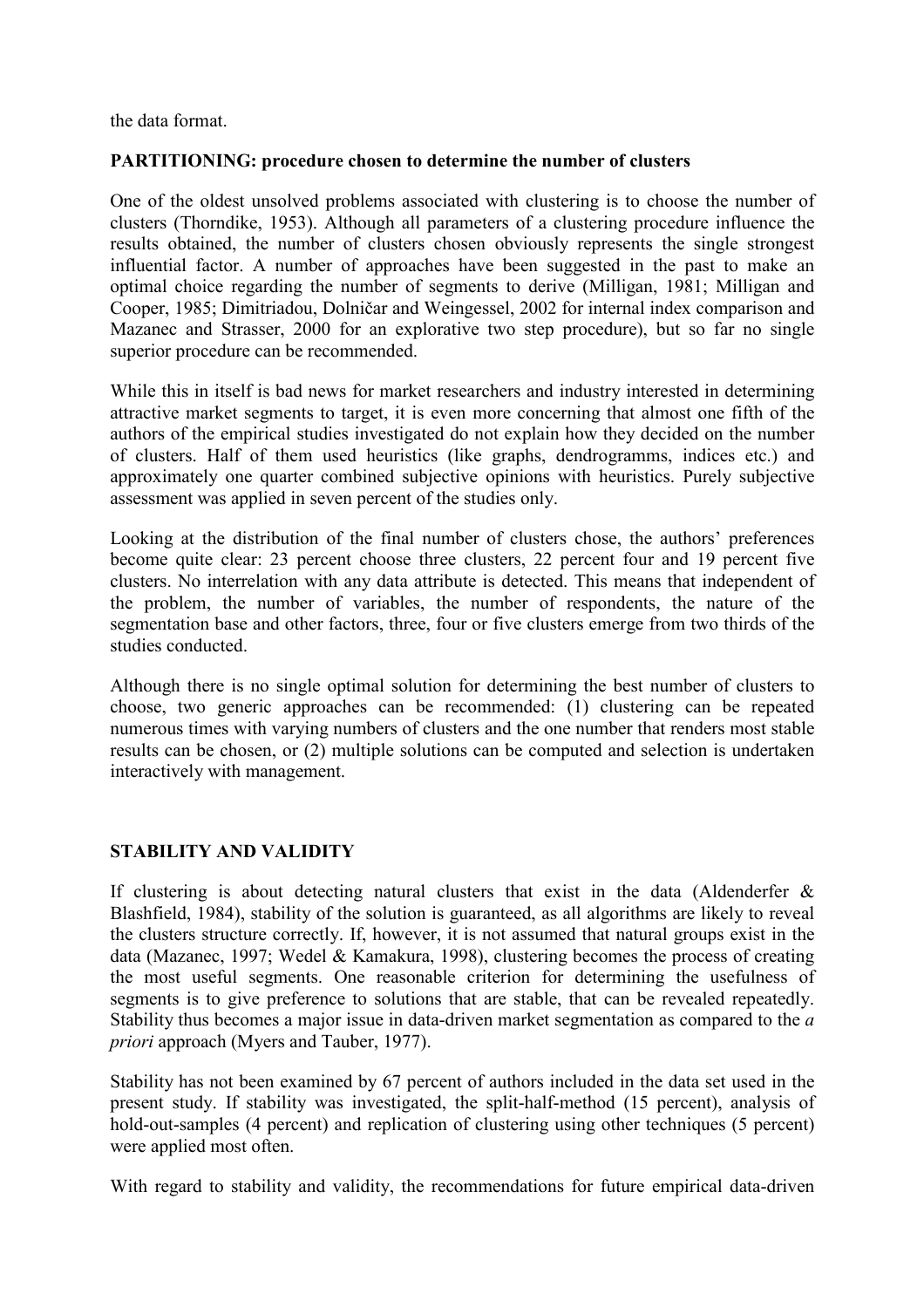segmentation studies are clear: results should be validated in as many ways as possible (e.g. by discriminant analysis on background variables and by multiple repetition of the actual clustering procedure with different numbers of clusters and different algorithms.).

## **Conclusion and Implications**

The study demonstrates the existence of both common misconceptions underlying and routine procedures for conducting market segmentation studies: (1) cluster analysis is typically conducted by computing single groupings. Partitioning algorithms were applied repeatedly in only five percent of the studies under investigation. This indicates that the explorative nature of cluster analysis is not typically accounted for. (2) Segments are usually revealed or constructed using clusters analysis in a black-box manner. This is supported by the observation that that most of the parameters of the partitioning algorithm applied are not critically questioned. Instead, pre-prepared algorithms are imposed on the available data, even if they are inappropriate for the data at hand.

This leads to a number of obvious implications for the future improvement of empirical datadriven segmentation studies: parameters of the algorithm have to be critically reflected and chosen and computations should be conducted repeatedly to reduce the proportion of "random results". Such random results tend to be over-interpreted as the best representation of the data in reduced space, which typically is not the case. Increased awareness of the fact that cluster analytic techniques will always render a result is needed. Thus, (1) thorough understanding of the procedures, (2) careful harmonization of algorithms and the data at hand and (3) transparent reporting on studies conducted are necessary to improve the quality of empirical data-driven market segmentation studies.

Future contributions to the field of market segmentation by means of cluster analysis embrace all improvements in the methodology that supports researchers in optimising the crucial decisions: choice of algorithm, number of clusters, algorithm parameters, optimal ratio of variables to sample size etc. For the time being the best way of dealing with these issues is to critically question each step and transparently report on the results to ease the interpretation of the value of a particular segmentation solution.

### **References**

- Aldenderfer, M.S. and Blashfield, R.K. (1984). *Cluster Analysis*. Sage Series on quantitative applications in the social sciences. Beverly Hills: Sage Publications.
- Arabie, P. and Hubert L.J. (1994). Cluster Analysis in Marketing Research. In **Advanced methods in marketing research**. Ed. R.P. Bagozzi. Blackwell: Oxford, 160-189.
- Baumann, R. (2000). *Marktsegmentierung in den Sozial- und Wirtschaftswissenschaften: eine Metaanalyse der Zielsetzungen und Zugänge*. Diploma thesis. Vienna University of Economics and Business Administration.
- Dimitriadou, E., Dolničar, S. and Weingessel, A. (2002). An examination of indexes for determining the number of clusters in binary data sets. *Psychometrika*, 67(1), 137-160.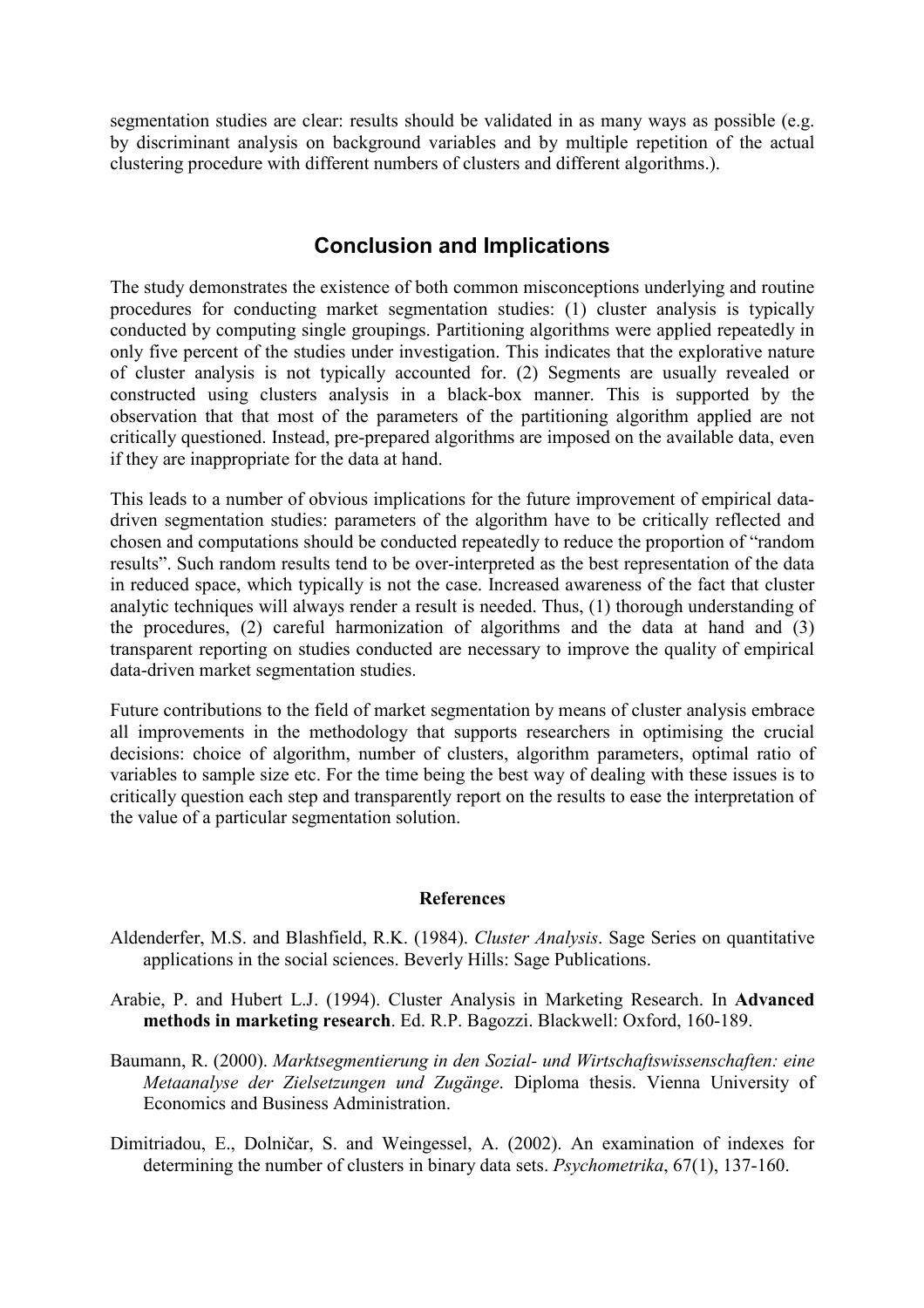- Dolničar, S. (2002). Review of Data-Driven Market Segmentation in Tourism. *Journal of Travel & Tourism Marketing*, 12(1), 1-22.
- Dolničar, S. (2002). forthcoming. Beyond "Commonsense Segmentation" a Systematics of Segmentation Approaches in Tourism. *Journal of Travel Research.*
- Dolničar, S. and Leisch, F. (2000). Behavioral Market Segmentation Using the Bagged Clustering Approach Based on Binary Guest Survey Data: Exploring and Visualizing Unobserved Heterogeneity. *Tourism Analysis*, 5(2-4), 163-170.
- Dolničar, S. and Leisch, F. (2001). Knowing What You Get a Conceptual Clustering Framework for Increased Transparency of Market Segmentation Studies. Paper presented at the Marketing Science, Edmonton, Canada.
- Dolničar, S. and Leisch, F. (2003). Winter Tourist Segments in Austria Identifying Stable Vacation Styles for Target Marketing Action. *Journal of Travel Research*, 41(3), 281- 193.
- Everitt, B.S. (1993). *Cluster Analysis*. New York: Halsted Press.
- Formann, A.K. (1984). *Die Latent-Class-Analyse: Einführung in die Theorie und Anwendung.* Weinheim: Beltz.
- Frank, R. E., Massy, W. F. and Wind, Y. (1972). *Market Segmentation*. Englewood Cliffs: Prentice-Hall.
- Haley, R. J. (1968). Benefit Segmentation: A Decision-Oriented Research Tool. *Journal of Marketing*, 32, 30-35.
- Ketchen D.J. jr. and Shook, C.L. (1996). The application of cluster analysis in strategic management research: an analysis and critique. *Strategic Management Journal,* 17(6), 441-458.
- Kohonen, T. (1997). *Self-Organizing Maps*, 2nd edition. Berlin: Springer.
- Leisch, F. (1998). *Ensemble methods for neural clustering and classification*. Dissertation. Technical University of Vienna.
- Leisch, F. (1999). Bagged Clustering. Working Paper # 51, SFB ``Adaptive Information Systems and Modeling in Economics and Management Science'', http://www.wuwien ac at/am.
- Martinetz, T. and Schulten, K. (1994). Topology representing networks. *Neural Networks*, 7, 507-522.
- Mazanec, J. A. (1997). Segmenting city tourists into vacation styles. In K. Grabler, G. Maier, J. Mazanec & K. Wober (Eds.), *International City Tourism: Analysis and Strategy* (pp. 114-128). London: Pinter / Cassell.
- Mazanec, J. A. (2000). Market Segmentation. In J. Jafari (Ed.), *Encyclopedia of Tourism.*  London: Routledge.